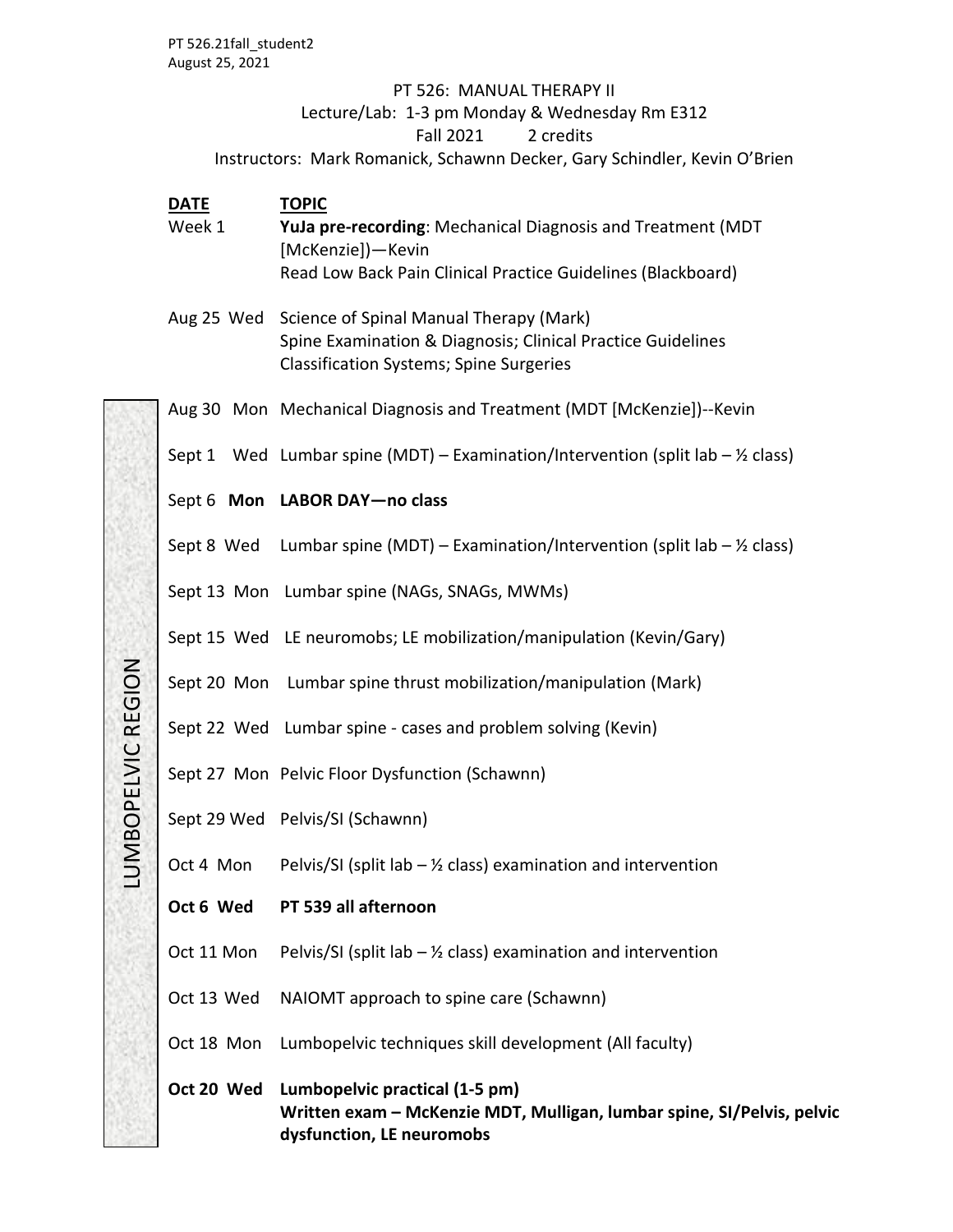|                       | PT 526.21fall_student2<br>August 25, 2021 |                                                                                                                                 |
|-----------------------|-------------------------------------------|---------------------------------------------------------------------------------------------------------------------------------|
|                       | Oct 25 Mon                                | Dry Needling; Instrument Assisted Soft Tissue Mobilization<br>(Gary/Kevin/Schawnn)                                              |
|                       | Oct 27 Wed                                | $MDT - Cervicothoracic spine - examination/intervation (split lab)$<br>Read Neck Pain Clinical Practice Guidelines (Blackboard) |
|                       | Nov 1 Mon                                 | MDT – Cervicothoracic spine – examination/intervention (split lab)                                                              |
|                       | Nov 3 Wed                                 | Thoracic spine/ribs - thrust mobilization/manipulation (Gary)                                                                   |
|                       | Nov 8 Mon                                 | Cervicothoracic (NAGs, SNAGs, MWMs)                                                                                             |
|                       | Nov 10 Wed                                | Cervical spine – instability; thrust mobilization/manipulation (Mark)                                                           |
|                       |                                           | Nov 15 Mon Cervicothoracic spine – cases/problem solving (Kevin)                                                                |
|                       |                                           | Nov 17 Wed UE neuromobs; UE mobilization/manipulation (Kevin/Gary)                                                              |
|                       |                                           | Nov 22 Mon PT 539 Taping/splinting [Group A] 1-4 pm                                                                             |
| CERVICOTHORACIC SPINE |                                           | Nov 24 Wed THANKSGIVING BREAK - NO CLASS                                                                                        |
|                       | Nov 29 Mon                                | Headaches & Whiplash, Differential Diagnosis                                                                                    |
|                       | Dec 1 Wed                                 | Cervicothoracic skill development (All faculty)                                                                                 |
|                       | Dec 6 week                                | Final Written Exam - Cervicothoracic (MDT/Mulligan), IASTM, UE<br>neuromobs, headaches/whiplash, differential diagnosis         |
|                       |                                           | <b>Final Practical II</b>                                                                                                       |

**Bolded dates are special dates/times**

#### **Academic Integrity**:

In accordance with the rules concerning scholastic dishonesty in the Code of Student Life (http://und.edu/code-of-student-life/) at the University of North Dakota, I affirm that I understand these rules and I agree to comply with them.

#### I will **NOT**:

- a) receive any additional information or assistance for any exam/assignment other that what was provided during class or approved tutor sessions
- b) copy from another student's test/assignment
- c) collaborate with or seek aid from another student who may have previously taken the exam/completed the assignment
- d) knowingly use, buy, sell, steal, or solicit in whole or in part the contents of any exam/assignment
- e) bribe another person to obtain information about any exam/assignment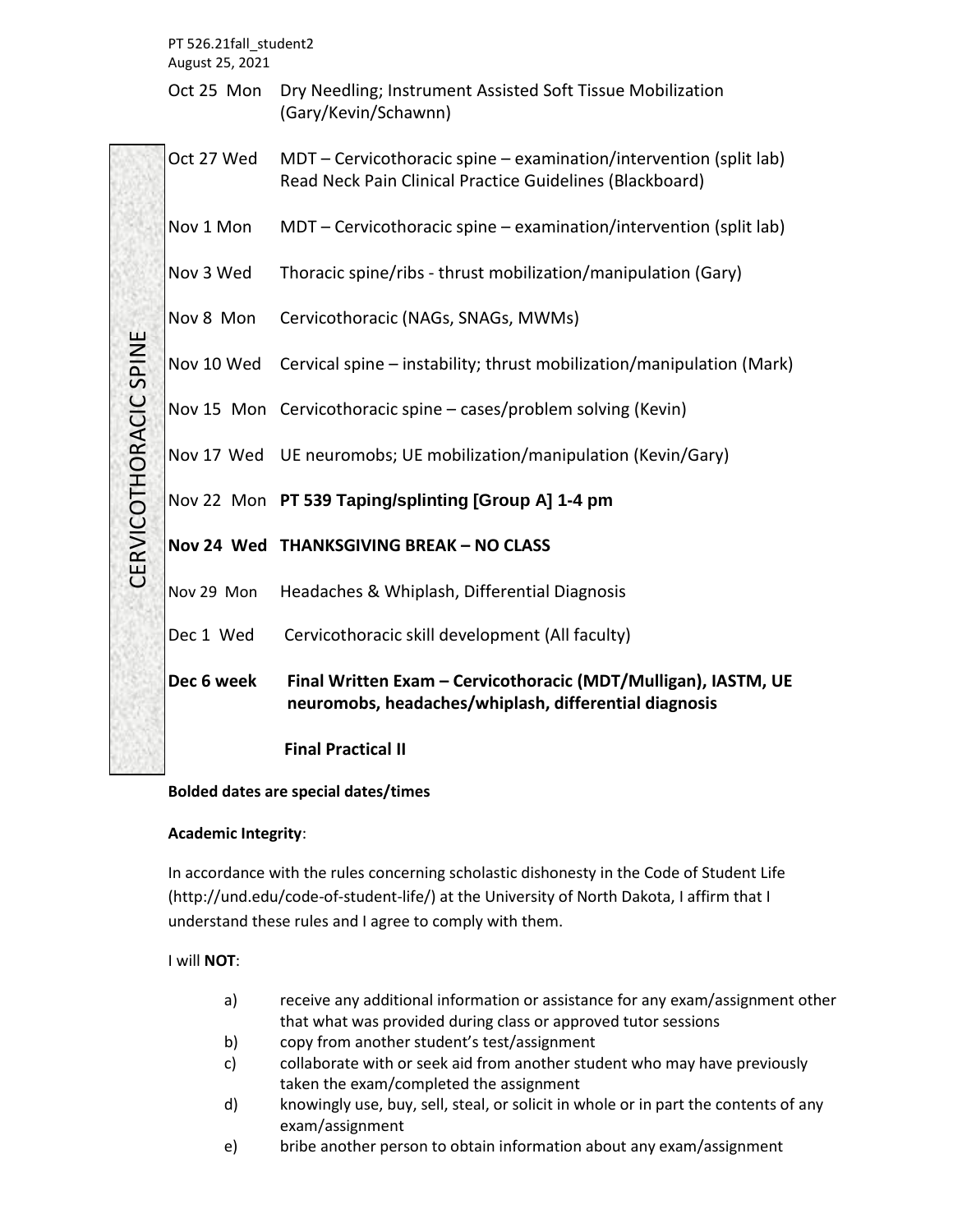PT 526.21fall\_student2 August 25, 2021

#### **Notice of Nondiscrimination**

It is the policy of the University of North Dakota that no person shall be discriminated against because of race, religion, age, color, gender, disability, national origin, creed, sexual orientation, gender identity, genetic information, marital status, veteran's status, or political belief or affiliation and the equal opportunity and access to facilities shall be available to all. Concerns regarding Title IX, Title VI, Title VII, ADA, and Section 504 may be addressed to Donna Smith, Director of Equal Employment Opportunity/Affirmative Action and Title IX Coordinator, 401 Twamley Hall, 701.777.4171, [und.affirmativeactionoffice@UND.edu](mailto:und.affirmativeactionoffice@UND.edu) or the Office for Civil Rights, U.S. Dept. of Education, 500 West Madison, Suite 1475, Chicago, IL 60611 or any other federal agency.

#### **Disability Access Statement**

Contact me, Mark Romanick [\(mark.romanick@med.und.edu;](mailto:mark.romanick@med.und.edu) 777-3668), to request disability accommodations, discuss medical information, or plan for an [emergency evacuation.](http://und.edu/public-safety/public-safety/fire-safety.cfm) To get confidential guidance and support for disability accommodation requests, students are expected to register with DSS at [UND.edu/disability-services](http://und.edu/disability-services/index.cfm) 180 McCannel Hall, or 701.777.3425.

#### **Reporting Sexual Violence**

If you or a friend has experienced sexual violence, such as sexual assault, domestic violence, dating violence or stalking, or sex-based harassment, please contact UND's Title IX Coordinator, Donna Smith, for assistance: 701.777.4171; [donna.smith@UND.edu](mailto:donna.smith@UND.edu) or go t[oUND.edu/affirmative-action/title-ix.](http://und.edu/affirmative-action/title-ix/index.cfm)

**Faculty Reporting Obligations Regarding Sexual Violence**

It is important for students to understand that faculty are required to share with UND's Title IX Coordinator any incidents of sexual violence they become aware of, even if those incidents occurred in the past or are disclosed as part of a class assignment. This does not mean an investigation will occur if the student does not want that, but it does allow UND to provide resources to help the student continue to be successful at UND. If you have been the victim of sexual violence, you can find information about confidential support services a[tUND.edu/affirmative-action/title-ix.](http://und.edu/affirmative-action/title-ix/index.cfm)

#### **COVID-19 SPECIAL STATEMENT:**

All members of the University community have a role in creating and maintaining a COVID-19 resilient campus. There are several expectations from the School of Medicine and Health Sciences that require compliance, including: Wear face coverings during interactions with others and in the classroom; Wash hands often and use hand sanitizer; Properly clean spaces; and, if you are experiencing any symptoms, Stay home and call your health care provider. Students who fail to comply with any of the COVID related requirements will not be permitted in the classroom and may be subject to disciplinary action. We encourage all members of the University community to model positive behavior both on- and off-campus. Any changes in the SMHS COVID related requirements will be communicated to you through the Friday weekly email "For your health" from the Dean's office and email from the program director or chair.